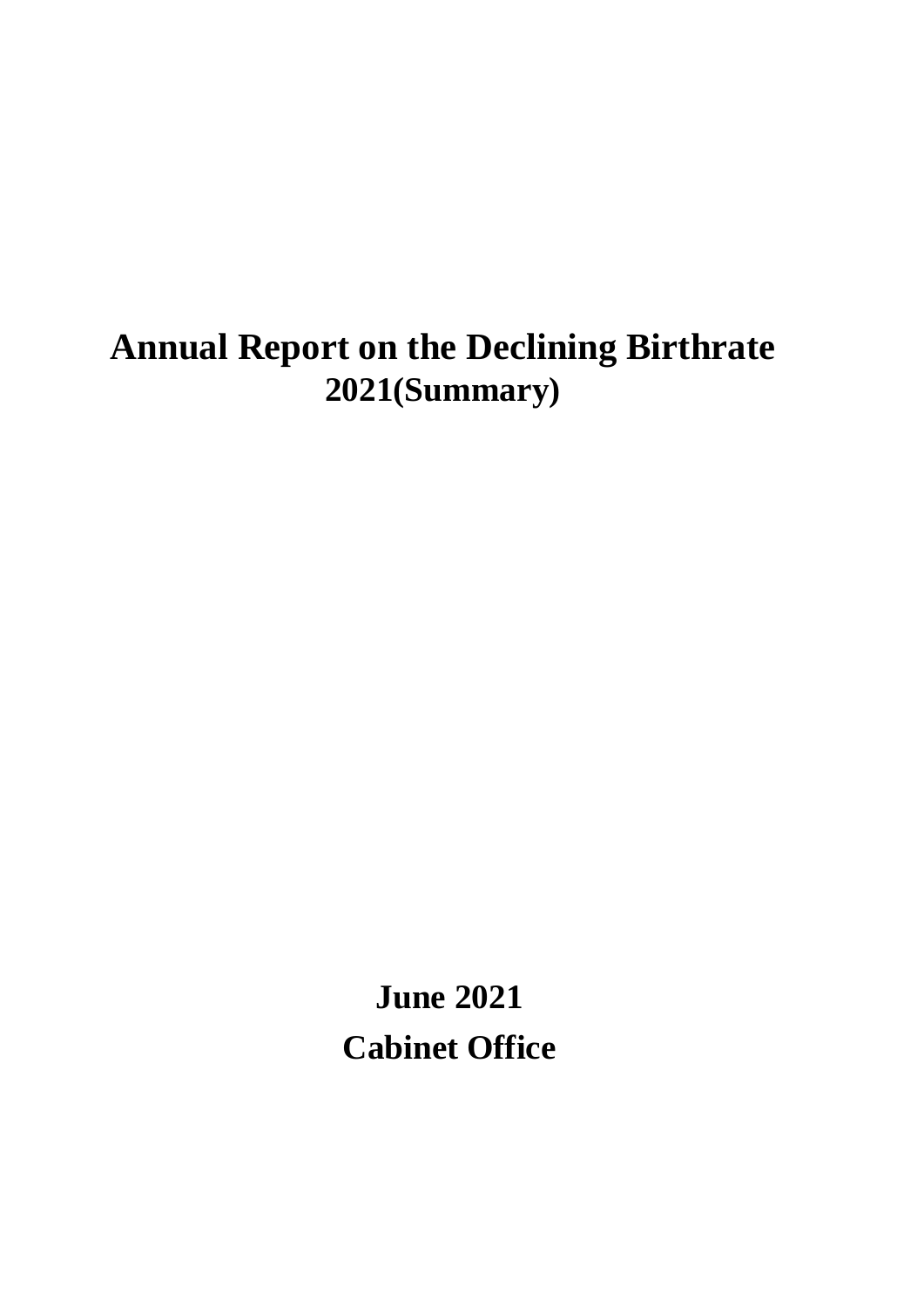This document is based on the provisions of Article 9 of the Basic Act for Measures to Cope with Society with Declining Birthrate (Act No. 133 of 2003), and it is intended to make a report on the general situation of the declining birthrate and an overview of the measures taken to address the declining birthrate.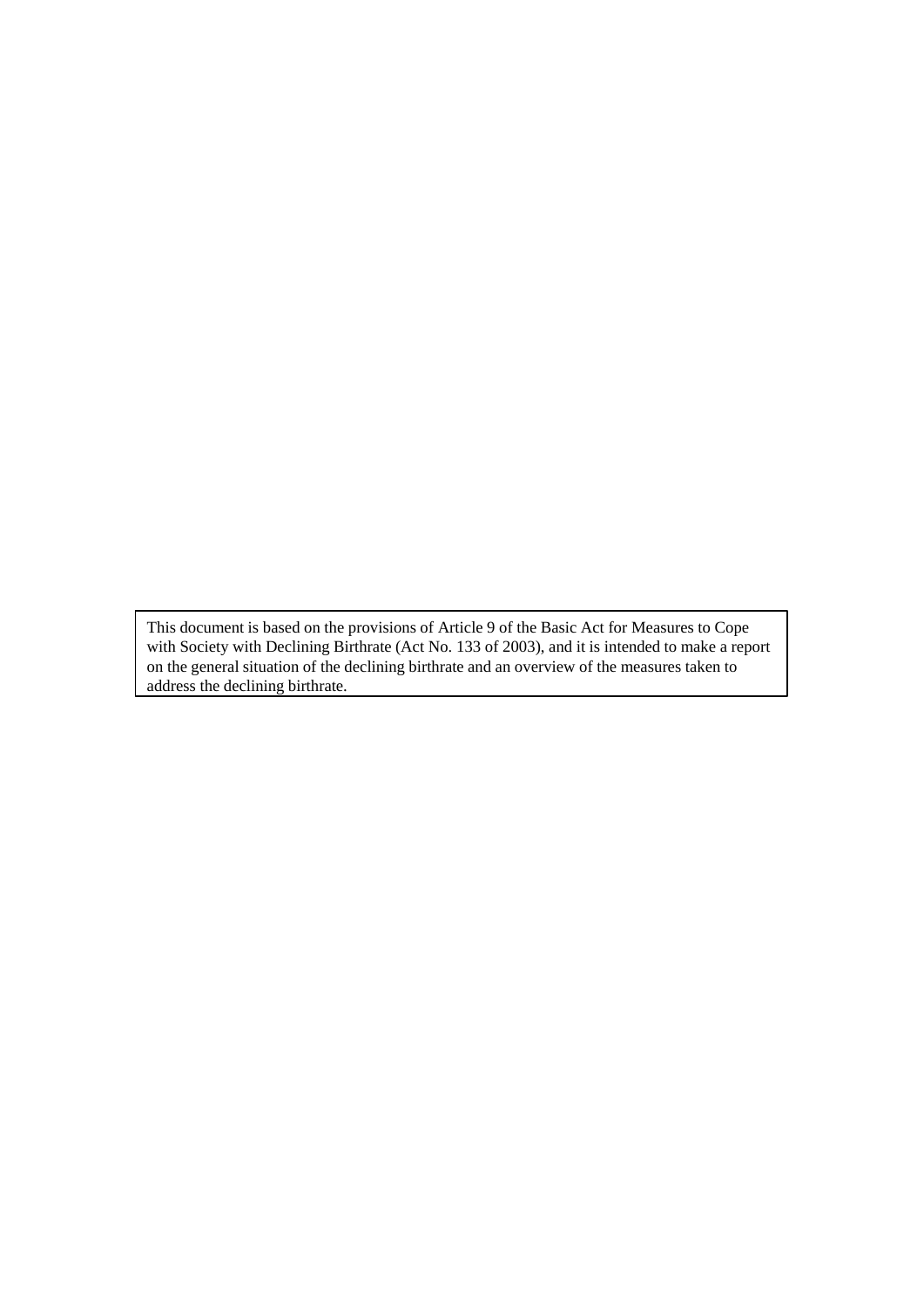## Annual Report on the Declining Birthrate 2021

#### **This report is submitted to the Diet each year in line with the Basic Act for Measures to Cope with Society with Declining Birthrate. This is the 18th edition.**

<The Basic Act for Measures to Cope with Society with Declining Birthrate> (Act No. 133 of 2003) Article 9 The government must submit to the Diet each year a report concerning the state of the declining birthrate and an outline of measures it has taken to deal with the declining birthrate.

## **Part 1 Current Status of Countermeasures against the Declining Birthrate**

## Chapter 1 Current Status of the Declining Birthrate

- 1. Trends and projections of Japan's total population and demographic structure
- 2. Trends in the number of live births and birthrates
- 3. Trends in marriage and childbirth
- 4. Attitudes towards marriage
- 5. Attitudes towards childbirth and childrearing
- 6. Prefectural comparison

## Chapter 2 Efforts to Deal with the Declining Birthrate

Section 1 Past efforts

Section 2 The effects of COVID-19 on countermeasures against the declining birthrate and responses to these (**Special Topic**)

## **Part 2 Implementation Status of Countermeasures against the Declining Birthrate**

Chapter 1 Key Challenges

Section 1 Creation of an environment in which the marriage/childrearing generation can envisage prospects into the future

- Section 2 Responding to needs of diversified childrearing families
- Section 3 Promotion of meticulous initiatives appropriate to regional circumstances
- Section 4 Creation of a society friendly to marriage, pregnancy/childbirth, children and childrearing
- Section 5 Enthusiastic utilization of science and technology results and new resources

Chapter 2 Measures at each life stage

- Section 1 Before marriage
- Section 2 Marriage
- Section 3 Pregnancy and childbirth
- Section 4 Childrearing

## **Topics**

Promotion of initiatives under the Outline of Measures for a Society with Declining Birthrate (main initiatives for FY2021)

Establishment of taxation measures relating to childrearing support costs

Improvements of Newlyweds Lifestyle Support Program

National Council on Marriage Support

Participation in childrearing by fathers in the new lifestyle

Towards new developments in multifunctional regional childrearing support

Diversification of childrearing providers in the community through the participation of NPOs and older generations

Promotion of declining birthrate measures appropriate to regional circumstances Family Day & Family Week

The International Attitudes Survey on the Society with a Declining Birthrate

Towards the development of a working environment in which infertility treatment is easy to undergo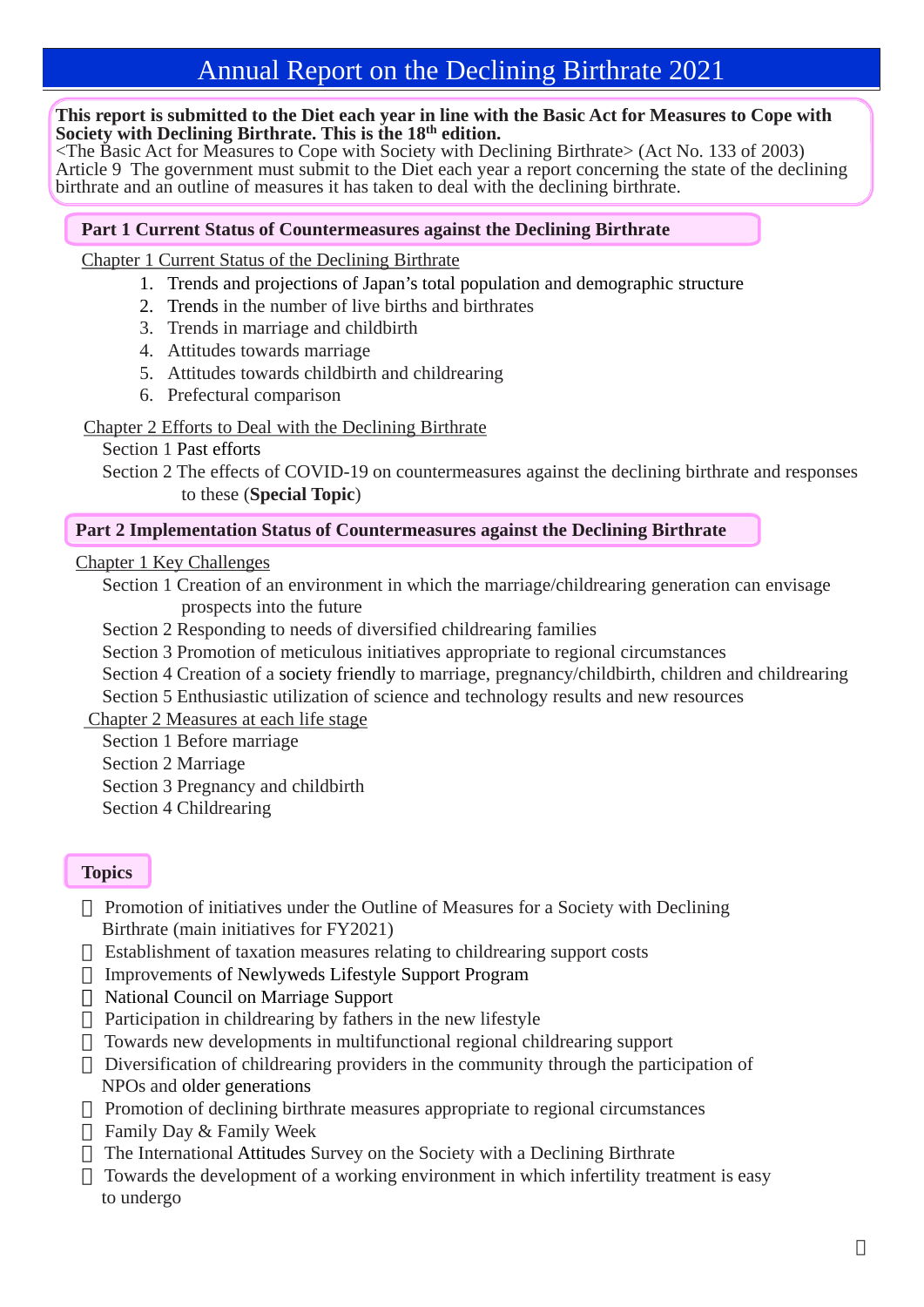## Chapter 1 Current Status of the Declining Birthrate

- Japan's total population was 125.71 mil. as of 2020.
- The young-age (age 0 to 14), working-age (age 15 to 64), and those aged 65 or older populations are 15.03 mil., 74.49 mil. and 36.19 mil., respectively, being equivalent to 12.0%, 59.3%, and 28.8% of the total population.



Source: The results are based on MIC's Population Census up to 2015; as for 2020, MIC's "Population Estimates" (as of October 1, 2020 (estimates based on the 2015 Population Census); and as for 2025<br>onward, National Instit Note: Percentages are rounded to the nearest second decimal place and shown to the first decimal place. As a result the totals of breakdowns may not add up to exactly 100% in some cases

- The number of live births in 2019, which was 865,239, was the lowest on record (the "860,000 shock"). Note: This figure lies within the range of the future medium-fertility projection (904,342 people) and low-fertility projection (821,121 people) for the total population estimate.
- The total fertility rate in 2019 was 1.36, which was down by 0.06 percentage points compared to the previous year.





Source: Vital Statistics, MHLW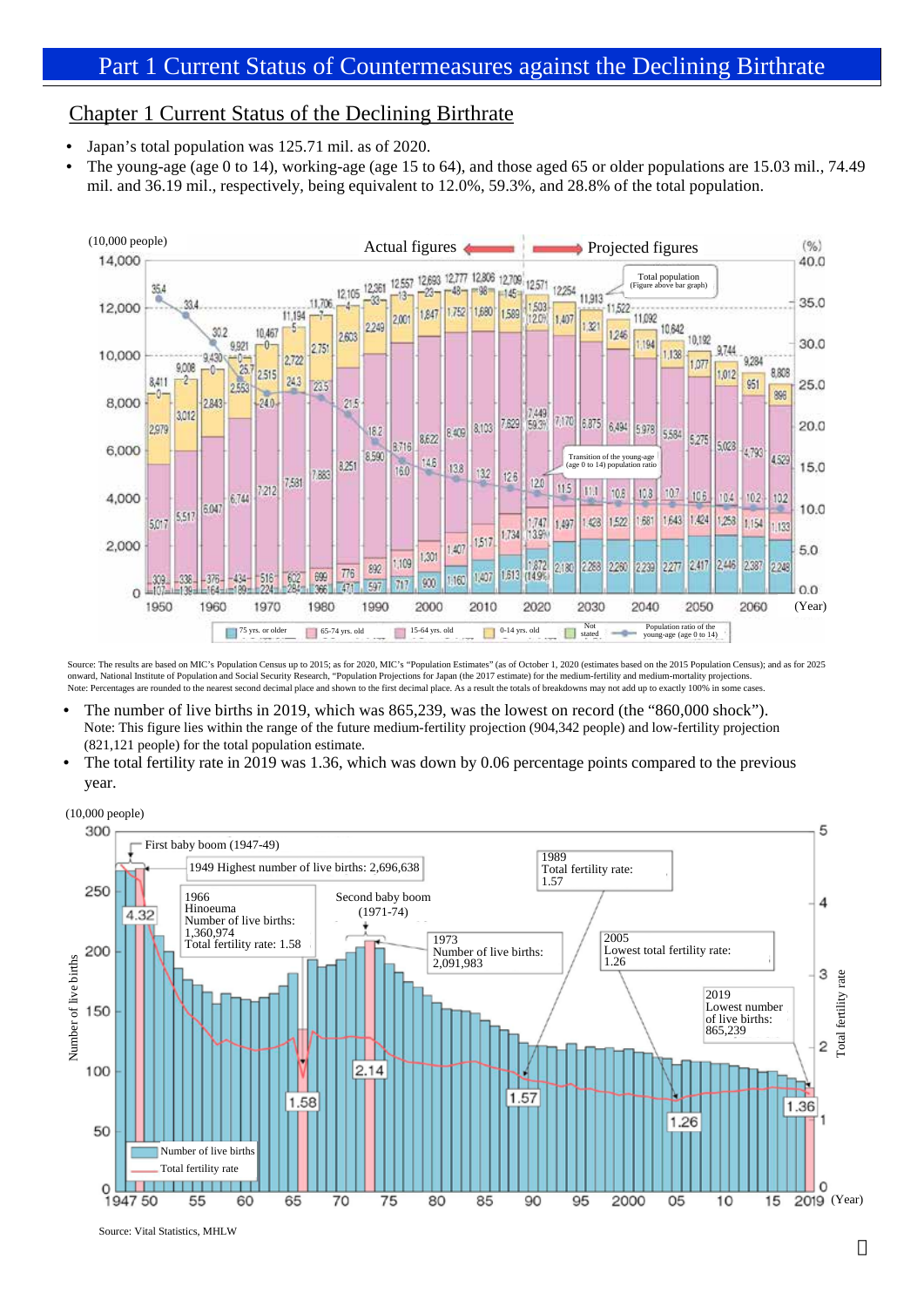## Part 1 Current Status of Countermeasures against the Declining Birthrate

## Chapter 1 Current Status of the Declining Birthrate

• The total fertility rate in some countries (France, the US, Sweden, the UK, Germany and Italy) declined from 1970 to around 1980 as a whole. In some countries, however, the rate recovered since around 1990. However, in those countries too, the fertility rate started to decline once more from around 2010.



Source: The numbers regarding countries other than Japan were from sources including Demographic Yearbook by the United Nations for the years up to 1959, OECD Family Database for the years between 1960 and 2018, and the statistics in each country for the year 2019. The numbers regarding Japan are based on "Vital Statistics" by the MHLW.

Note: The figures for the rate in France in 2019 are provisional.

Note: In 2020, the rates were: 1.83 in France (provisional), 1.64 in the US (provisional), 1.66 in Sweden, 1.60 in the UK (provisional) and 1.24 in Italy (provisional).

• Looking at the transition of the total fertility rate in Singapore, Hong Kong, Taiwan, and Republic of Korea, among the countries and regions in Asia, all maintained a level higher than Japan as of the year 1970. However, they have shown a declining trend, and today the total fertility rate in these countries and regions falls below the replacement-level fertility rate.



Source: The numbers are cited from statistics in each country and region. As for Japan the numbers are based on "Vital Statistics" by the MHLW. Note: The figures for Hong Kong in 1970 are 1971's. The figures for Taiwan in 1970 are 1971's, for 1975 they are 1976's and for 1980 they are 1981's. Note: The rates for 2020 were 1.10 in Singapore (provisional), 0.87 in Hong Kong (provisional) and 0.84 in Republic of Korea (provisional).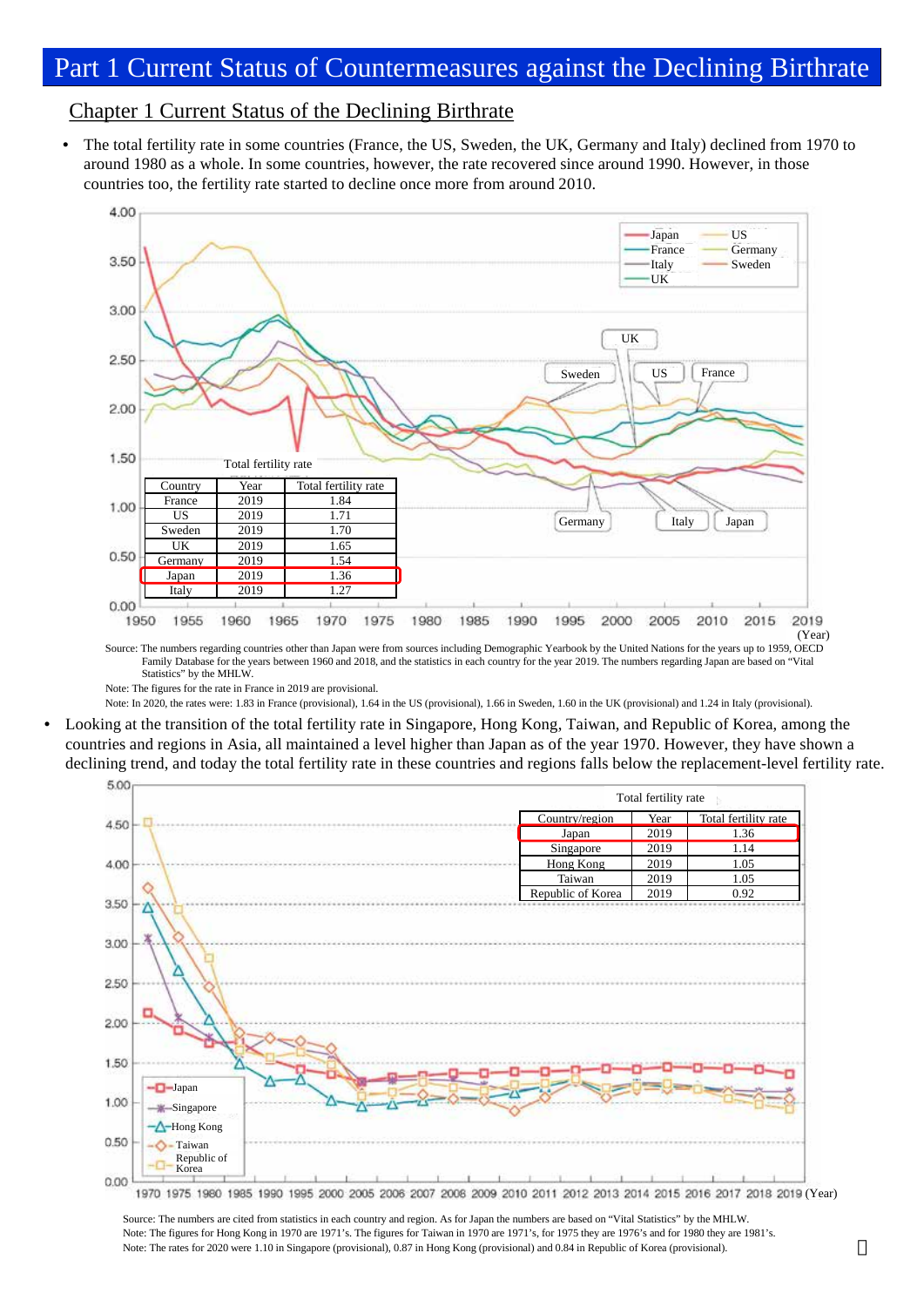## Chapter 1 Current Status of the Declining Birthrate

• The total fertility rate of Japan was 1.36 in 2019. Among the 47 prefectures, 36 prefectures exceeded this rate. Okinawa had the highest total fertility rate (1.82), followed by Miyazaki (1.73). The lowest was Tokyo (1.15), followed by Miyagi (1.23).



|              | 2019    | 2018    | 2005    | Change                |
|--------------|---------|---------|---------|-----------------------|
| Prefecture   | (Final) | (Final) | (Final) |                       |
|              | (a)     |         | (b)     | $(a)-(b)$             |
| Hokkaido     | 1.24    | 1.27    | 1.15    | 0.09                  |
| Aamoni       | 1.38    | 1.43    | 1.29    | 0.09                  |
| Iwate        | 1.35    | 1.41    | 1.41    | $\triangle$ 0.06      |
| Miyagi       | 1.23    | 1.30    | 1.24    | $\triangle$ 0.01      |
| Akita        | 1.33    | 1.33    | 1.34    | $\triangle$ 0.01      |
| Yamageta     | 1.40    | 1.48    | 1.45    | $\triangle$ 0.05      |
| Fukushima    | 1.47    | 1.53    | 1.49    | $\triangle$ 0.02      |
| Ibaraki      | 1.39    | 1.44    | 1.32    | 0.07                  |
| Tochigi      | 1.39    | 1.44    | 1.40    | $\blacktriangle$ 0.01 |
| Gunma        | 1.40    | 1.47    | 1.39    | 0.01                  |
| Saitama      | 1.27    | 1.34    | 1.22    | 0.05                  |
| Chiba        | 1.28    | 1.34    | 1.22    | 0.06                  |
| Tokyo        | 1.15    | 1.20    | 1.00    | 0.15                  |
| Kanagawa     | 1.28    | 1.33    | 1.19    | 0.09                  |
| Niigata      | 1.38    | 1.41    | 1.34    | 0.04                  |
| Toyama       | 1.53    | 1.52    | 1.37    | 0.16                  |
| Ishikawa     | 1.46    | 1.54    | 1.35    | 0.11                  |
| Fukui        | 1.56    | 1.67    | 1.50    | 0.06                  |
| Yamanashi    | 1.44    | 1.53    | 1.38    | 0.06                  |
| Nagano       | 1.57    | 1.57    | 1.46    | 0.11                  |
| Gifu         | 1.45    | 1.52    | 1.37    | 0.08                  |
| Shizuoka     | 1.44    | 1.50    | 1.39    | 0.05                  |
| Aichi        | 1.45    | 1.54    | 1.34    | 0.11                  |
| Mie          | 1.47    | 1.54    | 1.36    | 0.11                  |
| Shiga        | 1.47    | 1.55    | 1.39    | 0.08                  |
| Kyoto        | 1.25    | 1.29    | 1.18    | 0.07                  |
| Osaka        | 1.31    | 1.35    | 1.21    | 0.10                  |
| Hyogo        | 1.41    | 1.44    | 1.25    | 0.16                  |
| Nara         | 1.31    | 1.37    | 1.19    | 0.12                  |
| Wakayama     | 1.46    | 1.48    | 1.32    | 0.14                  |
| Tottori      | 1.63    | 1.61    | 1.47    | 0.16                  |
| Shimane      | 1.68    | 1.74    | 1.50    | 0.18                  |
| Okayama      | 1.47    | 1.53    | 1.37    | 0.10                  |
| Hiroshima    | 1.49    | 1.55    | 1.34    | 0.15                  |
| Yamaguchi    | 1.56    | 1.54    | 1.38    | 0.18                  |
| Tokushima    | 1.46    | 1.52    | 1.26    | 0.20                  |
| Kagawa       | 1.59    | 1.61    | 1.43    | 0.16                  |
| Ehime        | 1.46    | 1.55    | 1.35    | 0.11                  |
| Kochi        | 1.47    | 1.48    | 1.32    | 0.15                  |
| Fukuoka      | 1.44    | 1.49    | 1.26    | 0.18                  |
| Saga         | 1.64    | 1.64    | 1.48    | 0.16                  |
| Nagasaki     | 1.66    | 1.68    | 1.45    | 0.21                  |
| Kumamoto     | 1.60    | 1.69    | 1.46    | 0.14                  |
| Oita         | 1.53    | 1.59    | 1.40    | 0.13                  |
| Miyazaki     | 1.73    | 1.72    | 1.48    | 0.25                  |
| Kagoshima    | 1.63    | 1.70    | 1.49    | 0.14                  |
| Okinawa      | 1.82    | 1.89    | 1.72    | 0.10                  |
| Across Japan | 1.36    | 1.42    | 1.26    | 0.10                  |

Source: Vital Statistics, MHLW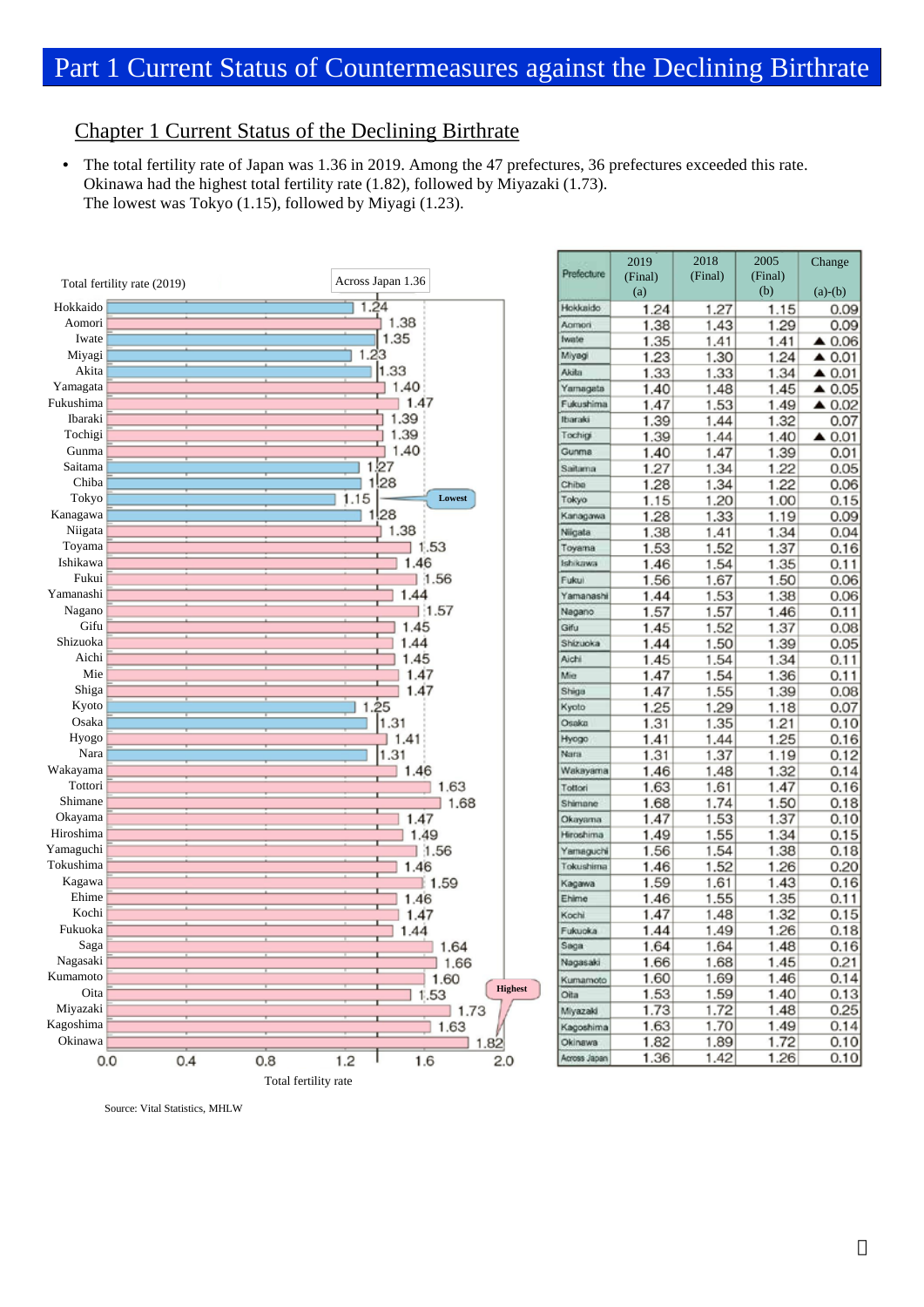## Part 1 Current Status of Countermeasures against the Declining Birthrate

## **Special Topic:**

## **The effects of COVID-19 on countermeasures against the declining birthrate and responses to these**

#### **1. Spread of COVID-19**

#### **2. Changes in the numbers of marriages, pregnancy notifications and live births**

In the midst of the spread of COVID-19, a decline in the number of marriages and pregnancy notifications is observable.

Note: The number of marriages (preliminary figures) in 2020 was 537,583 (a decline of 12.7% compared to the previous year). Note: The aggregate number of pregnancy notifications between January and October 2020 was 727, 219 (a decline of 5.1% compared to the previous year).

- With regard to live births too, based on the time from pregnancy to birth it is considered that the impact of COVID-19 started around December 2020.
- Note: The number of live births (preliminary figures) in 2020 was 872,683 (a decline of 2.9% compared to the previous year).
- Looked at from a long-term perspective, in addition to the fact that the number of marriages and live births are both continuing to decline, it is considered possible that the spread of COVID-19 is likely to have had a certain degree of impact upon marriages and pregnancies, and this trend will need to be carefully observed in the future.

#### **3. Main initiatives in countermeasures against the declining birthrate in response to COVID-19**

While carefully observing the impact that COVID-19 has upon the marriage/childrearing generation and paying close attention to their anxieties, initiatives are taken to prepare an environment in which people can marry, become pregnant, give birth and rear children with peace of mind.

- (1) Marriage
- With regard to the Newlyweds Lifestyle Support Program to assist new lifestyle accompanying marriage, the age and income conditions are relaxed and enhanced. (The applicable age for the program is raised from 34 or younger to 39 or younger, and the applicable household income raised from around less than 4.8 million yen per annum to around less than 5.4 million yen per annum), etc. (2) Pregnancy/childbirth
- 
- Comprehensive support close to expectant and nursing mothers is implemented through the introduction of
- With regard to group health examinations for infants, which are tending to be avoided, support is implemented in order to change the examinations to individual checkups, etc.
- (3) Childrearing
- The requisite costs are supplemented in order that staff can thoroughly pursue infection countermeasures while continuing to operate nursery centers, kindergartens, etc. or implement community programs for child and childrearing support, etc.

#### **4. Germination of new ties and support amid the spread of COVID-19**

- (1) Support for marriage: Implementation of online marriage partner search events.
- (2) Creation of new forums for interaction between parents and children: Online childrearing support to prevent isolation among parents and children in communities where "stuck at home childrearing" continues to be experienced.
- (3) Continuation of learning: Online learning support for children in households below the poverty line.

#### Main initiatives in countermeasures against the declining birthrate in response to COVID-19

The number of marriages and pregnancy notifications is trending downwards as COVID-19 spreads.<br>In Remoderation of the state of the second margin the contraction of the contract of the state of the state of  $\overline{\bullet}$ While carefully observing the impact that COVID-19 has upon the marriage/childrearing generation and paying close attention to their anxieties, initiatives are taken to prepare an environment in which people can marry, bec  $\bullet$ give birth and rear children with peace of mind. Note: Createsbaped on the Ard rupplementary budget for FY2020 and the draft budget for FY2021. The amounts in parentherer are the initial budget amounts for 202 Pregnancy & childbirth Marriage  $\bigcirc$  Countermeasure-focused subsidies to declining regional birthrate O Comprehensive support for expectant and nursing mothers and **CONDITE THE CONSTRAINT OF A SUBSTRAINS TO METALLY AND STATE OF A SUBSTRAINTY CONTINUE (2)** SUBSTRAINTING THE CONDITENT OF A SUBSTRAINTY OF THE SUBSTRAINTY OF THE SUBSTRAINTY OF THE SUBSTRAINTY OF THE SUBSTRAINTY OF THE S infants  $\begin{minipage}[t]{0.9\textwidth}\begin{itemize} \textbf{[GAL]}\textbf{[1]}\textbf{[1]}\textbf{[1]}\textbf{[1]}\textbf{[1]}\textbf{[1]}\textbf{[1]}\textbf{[1]}\textbf{[1]}\textbf{[1]}\textbf{[1]}\textbf{[1]}\textbf{[1]}\textbf{[1]}\textbf{[1]}\textbf{[1]}\textbf{[1]}\textbf{[1]}\textbf{[1]}\textbf{[1]}\textbf{[1]}\textbf{[1]}\textbf{[1]}\textbf{[1]}\textbf{[1]}\textbf{[1]}\textbf{[1]}\text$ O **Support for initiatives towards the introduction of a paid leave system under the Maternal Health Management Measures 600 milliongsus-individually the introduction of a paid of the property in celestic develop a workin**  $\bigcirc$  Job placement support for new graduates etc. on yen under 3rd supplementary budget, 10.2 billion yen under Initial budget (OO milling you under 3ed supplementary budget, 10.2 billion you under Indial budget<br>(8.7 billion you)<br>• holmdual support through job placement support navigators is implemented for students etc. who<br>- annot adequately sea **Childrearing** ○ Support for infection prevention measures at nursery centers, O Support program for Corporate-sponsored Babysitter Users **upport program for Corporate-sponsored Babysitter Users**<br><sup>80</sup> million years under initial badget (380 million yea)<br>Dage rabision are insproved in order to make babysitter dupatch survives ousier to use for people<br>with a v rgartens, etc. or during community programs for child and childrearing support and childrearing support<br> $\label{eq:2} \begin{array}{ll} \mbox{and the following sequence of G32 billion-yen (Cubinet Office), 2.4 billion-yen (Gublinet Office), 2.4 billion-yen (GubX7), 11.7 billion-yen OHELW)\\ \mbox{of E3.7-yall} & \mbox{of the sequence of the two time-symmetry of the C01000} \\ \mbox{coefficient cost} & \mbox{of the continuous value of the two time of the C01000} \\ \mbox{coefficient cost} & \mbox{of the two time-symmetry of the C01000} \\ \mbox{of the two time-symmetry of the O10$ ○ Support measures for smooth transition to employment for disadvantaged groups including mothers and non-regular orasis transmages to ga wapes ancientaming anomics is mate around expense.<br>Clinical distribution of a supplementary bodger of 210 million yen, included in initial budget of 83.14<br>billion yen (included in 124.11 billion yen ○ Support through the High School Supplemental Scholarship Included in 3rd supplementary busingt of 210 multima yen, included in initial budget of 83.14<br>sidima yen, (included in 124.11 billion yen)<br> $\gamma$  The consultation regard system at Hello Werk (2-bid). Encolormized free<br>until **CASP billion year under the initial budget (13.6 billion year)**<br>  $\frac{1}{2}$  appear is implemented for educational controller than taking of the households in which the<br>
family budget has dramatically worsened rince FT2020 O New Support System for Higher Education Tuition 480.4 billion yen under initial badget (488.2 billion yen))<br>It is possible to apply for support at any time in the event that COVID-19 has oxased drastic changes to family budgets For in addition to the short that we are found to the second the state of the control of the control of the control of the control of the control of the control of the control of the control of the control of the control o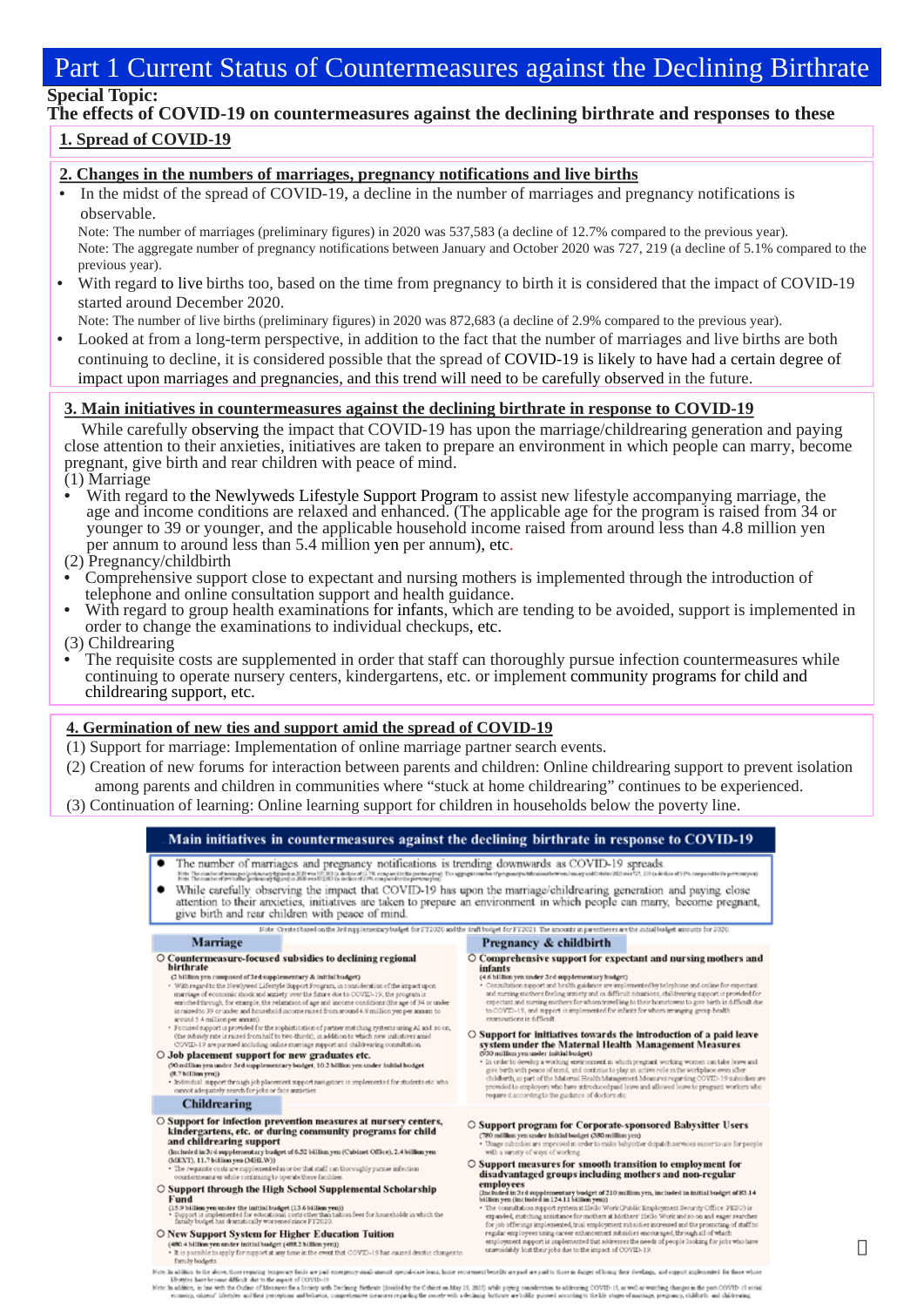## Part 2 Implementation Status of Countermeasures against the Declining Birthrate

#### **Chapter 1 Key Challenges**

Section 1 Creation of an environment in which the marriage/childrearing generation can envisage prospects into the future

- 1. Development of an employment environment in which the young generation can maintain prospects for the future
- 2. Support for those wishing to marry
- 3. Development of an environment in which both men and women can balance work and childrearing
- 4. Support for the reemployment of women who have left work due to childrearing, and support for participation in community activities
- 5. Encouragement of male participation in housework and childcare
- 6. Reforms in both working styles and lifestyles

Section 2 Responding to needs of diversified childrearing families

- 1. Support regarding childrearing (financial support, mitigation of mental and physical burdens etc.)
- 2. Support for households with large numbers of children and multiple birth children etc.
- 3. Seamless support from the stage of pregnancy through to the childrearing stage
- 4. Diversification of childrearing providers and inter-generational help
- Section 3 Promotion of meticulous initiatives appropriate to regional circumstances
	- 1. Support for local governments' initiatives regarding marriage and childrearing
	- 2. Promotion of initiatives connected with regional revitalization
- Section 4 Creation of a society friendly to marriage, pregnancy/childbirth, children and childrearing
	- 1. Building up of social momentum for supporting those wishing to marry and caring for the childrearing generation
	- 2. Improvement of facilities and environment to make it easier for pregnant women, mothers and children to go somewhere.
	- 3. Effective diffusion of information concerning marriage, pregnancy/childbirth, children and childrearing
- Section 5 Enthusiastic utilization of science and technology results and new resources
	- 1. Encouragement of the utilization of scientific and technology results such as ICT and AI etc. in the fields of marriage support and childrearing

#### **Chapter 2 Measures at each life stage**

Section 1 Before marriage

- 1. Support for life planning
- 2. Development of an environment to support life events of the younger generation

Section 2 Marriage

- 1. Stable economic basis
- 2. Support for comprehensive marriage support initiatives by local governments etc.
- 3. Work style reforms to assist life plans

Section 3 Pregnancy and childbirth

- 1. Support from before pregnancy
- 2. Seamless support from the pregnancy stage through to childrearing

3. Development of an environment in which women can become pregnant and give birth safely and in peace of mind

- Section 4 Childrearing
	- 1. Child and childrearing support
	- 2. Financial support for childrearing and mitigation of educational costs
	- 3. Work style reforms to balance work and childrearing
	- 4. Development of an environment in which both men and women can balance work and childrearing, promotion of female advancement
	- 5. Encouragement of male participation in housework and childrearing
	- 6. Diversification of childrearing providers and inter-generational help
	- 7. Support for households with large numbers of children and multiple birth children etc.
	- 8. Housing support, town planning paying consideration to childrearing and supporting children's healthy growth
	- 9. Development of an environment in which children grow up healthily, safely and in peace of mind
	- 10. Support for children and families in diverse situations including children with disabilities or living in poverty, and one-parent homes
	- 11.Building up of social momentum for supporting childrearing throughout the whole community
	- 12.Appropriate utilization of ICT and AI in the childrearing area

Detailing in main the measures taken in FY2020 regarding the specific state of implementation of measures relating to the declining birthrate in line with the framework of the Outline of Measures for a Society with Declining Birthrate (decided by the Cabinet on May 29, 2020).